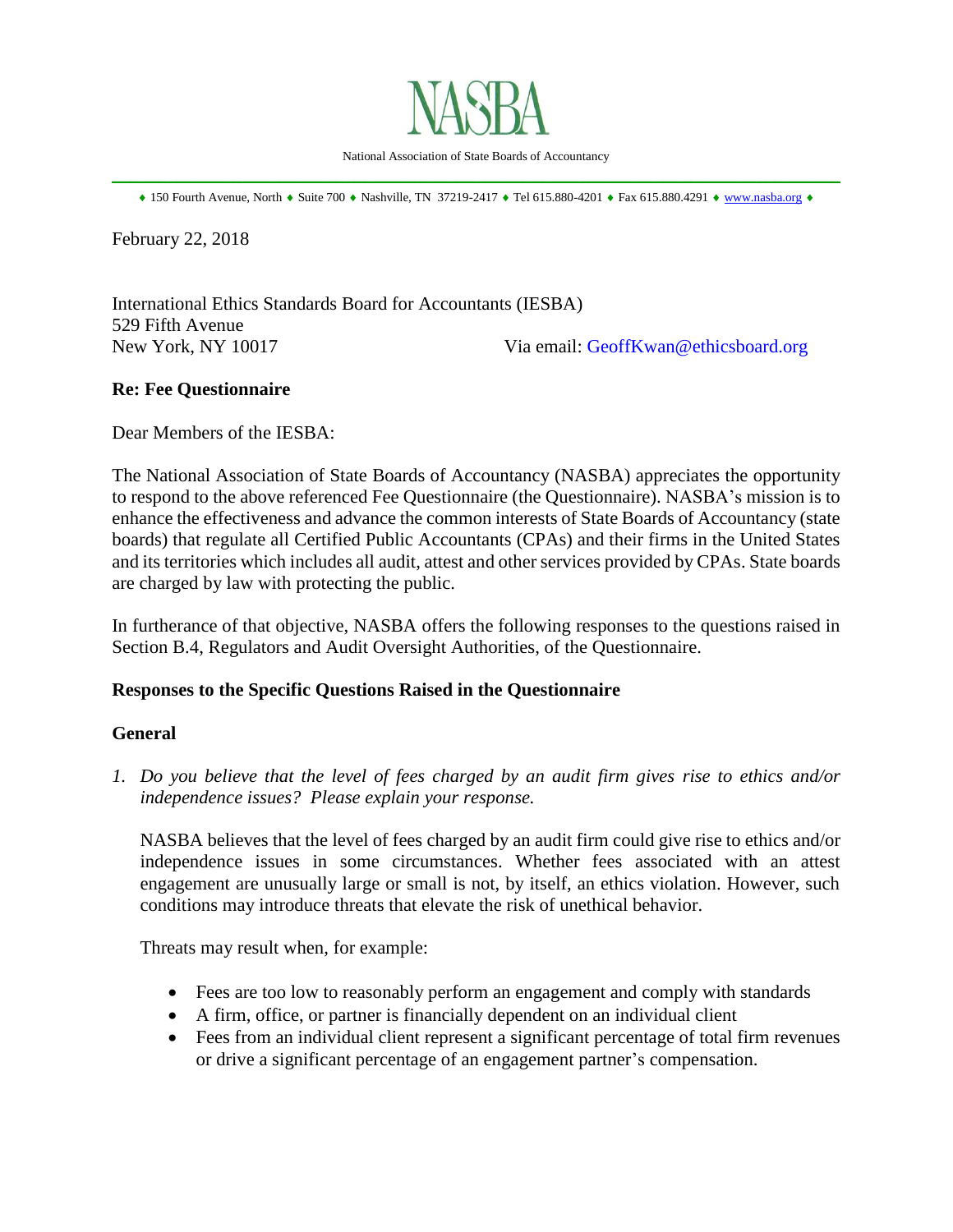The International Ethics Standards Board for Accountants (IESBA) February 22, 2018 Page **2** of **5**

The public would expect that most accountants do not intend to lose money in performing services absent an overall business strategy to make themselves whole. Some steps may be acceptable, however they must not present potential threats to ethical conduct. For example, when an auditor charges a low fee, the auditor might subordinate his/her judgement on certain matters rather than devote additional time to investigate an audit issue. While this situation involves an element of failure to exercise due care, it could also result in the auditor's failure to act with integrity, objectivity and, arguably, independence. Sometimes, auditors may decide to "invest in a client," try to build a practice in a certain industry or area, or perform charitable work and, consequently, will perform an audit at a loss. However, if the auditor is aiming to please the client in hopes of getting additional work, e.g., from the client or a board member, the auditor may not have an independent mental attitude.

Another potential threat to ethical behavior exists when fees from a particular client or group of related clients are significant to a firm's revenues, or to certain offices or partners in the firm. The type of issues and the magnitude of the impact from these threats likely will differ for a large multinational firm compared to a smaller firm. In the case of a larger firm with multiple offices and partners, for example, the total fees charged on a single engagement are unlikely to be material to the overall revenues of the firm. However, a threat may exist when the fees from a client represent a significant proportion of the revenue in a large firm partner's book of business or proportion of the revenue of an office of the firm, On the other hand, for a smaller audit firm, if the total fees charged to a single audit client are a sizable portion of the total firm revenues, the dependence on a client and concern about losing the work could create self-interest and/or intimidation threats to independence, integrity and objectivity.

- *2. Has your organization identified from inspections, disciplinary investigations or other means, any fee-related issues that might have created threats to compliance with the fundamental principles or to independence? If so, please describe the finding. For example:*
	- *What was the nature of the issue?*
	- *How frequently did it occur and what was the severity?*
	- *Did the firm appropriately deal with the issue? If not, do you believe that there are impediments that might have affected the firm's response, and if so, what were they?*

Though fees were not the primary issue, at least one state board addressed audit failures of program-specific audits performed in accordance with U.S. Department of Housing and Urban Development (HUD) requirements and observed that below market fees were a significant and consistent factor that may have impacted the auditor's ability to provide a quality audit in a timely manner.

*3. Does your organization have any other concerns about the level of fees charged for audit or non-audit services? If yes, please describe them and their basis. Does your organization have any current or proposed initiatives to deal with those concerns?*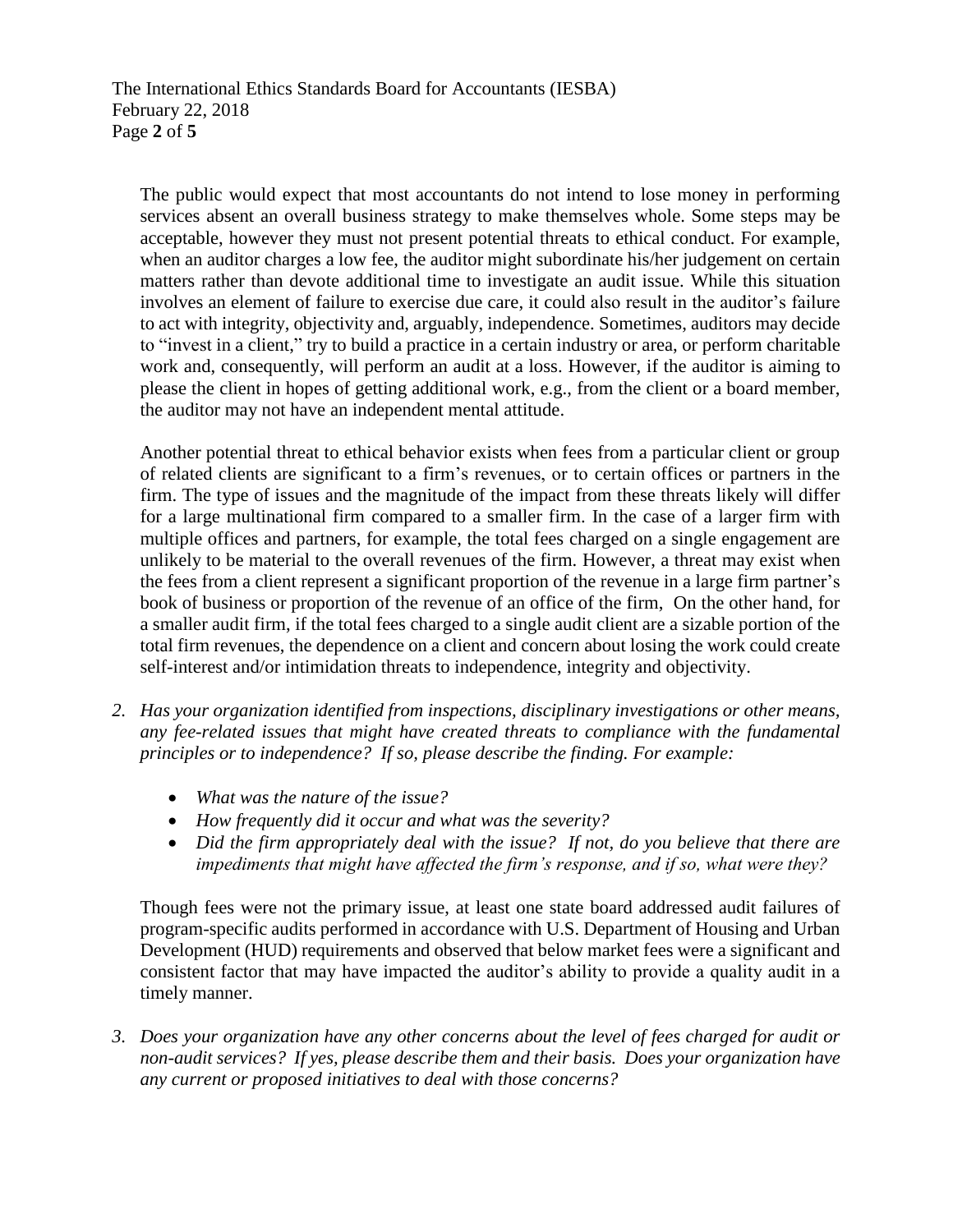The International Ethics Standards Board for Accountants (IESBA) February 22, 2018 Page **3** of **5**

NASBA is not aware of other concerns about the level of fees charged for audit or non-audit services.

*4. Do you believe that the IESBA Code establishes sufficient and appropriate provisions to help professional accountants and firms deal with threats to compliance with the fundamental principles and independence that might be created by the level of fees charged?*

NASBA believes that the provisions of the IESBA Code are generally adequate; however, we do suggest the IESBA consider further safeguards for smaller firms.

NASBA also believes that standards of ethical conduct should not be fee-driven or prescriptive; however, fee issues should be considered in the IESBA Code.

*5. Do you believe that there are certain regulatory requirements in your jurisdiction relating to the level of fees charged by audit firms are more stringent than the provisions in the IESBA Code? If so, please explain why.*

Yes, in two states of the United States, Mississippi and Texas accountancy board rules and statues, respectively, are more stringent than provisions in the IESBA Code. Specifically, independence is presumed to be impaired when a CPA performs audit services for a fee that is less than the direct labor costs of the engagement. Below are the excerpts from the appropriate rule and statute of the respective states:

# **Mississippi State Board of Public Accountancy:**

Rule 6.2.3. Independence will be presumed to be impaired if the CPA or firm permit holder performs audit services, other than for charitable organizations, for a fee that is less than the direct labor cost reasonably expected at the time the engagement was accepted to be incurred in performing such services. For this purpose direct labor costs means the total compensation of the person or persons expected to perform the service for the time they are expected to serve on the engagement plus all payroll expenses related to such compensation."

## **Texas State Board of Public Accountancy:**

Tex. OCC. Code Sec. 901.458. LOSS OF INDEPENDENCE.

- (a) In this section, "direct labor cost" means:
	- (1) the total compensation paid to a person who performs services; and
	- (2) the employer payroll expenses related to that compensation, including workers' compensation insurance premiums, social security contributions, costs of participating in retirement plans, group insurance costs, and unemployment taxes.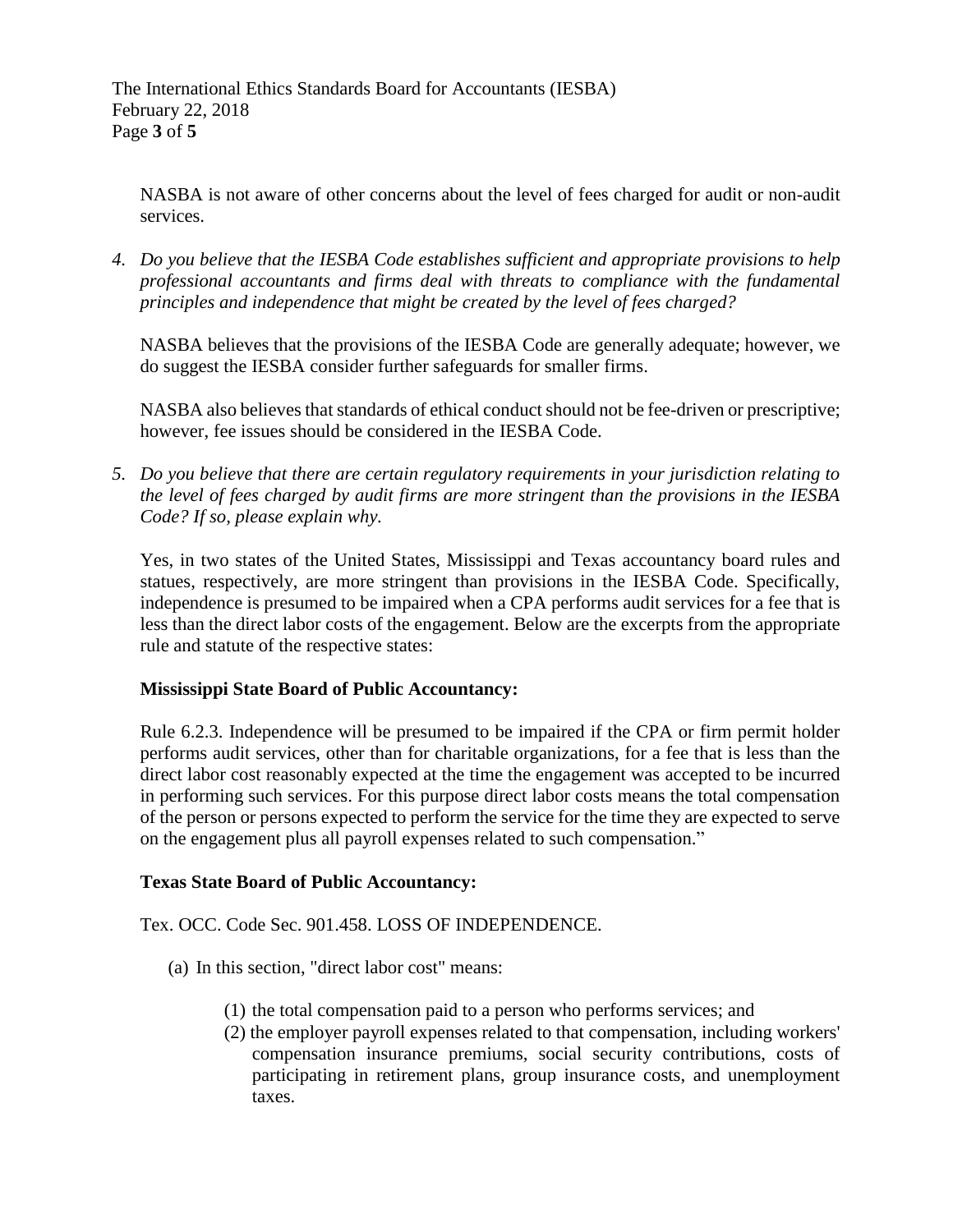- (b) A person creates a presumption of loss of independence if the person:
	- (1) holds a certificate or firm license issued under this chapter; and
	- (2) performs or offers to perform an attest service for compensation that is less than the direct labor cost reasonably expected to be incurred in performing the service..."
- (c) This section does not apply to the donation of services to a charitable organization as defined by board rule.
- *6. What do you believe should be done to respond appropriately to concerns about the level of fees charged by audit firms? What should be IESBA's role? Who else should play a role and what should that role be?*

Although NASBA is not aware of significant current issues, in the past state boards have raised the following concerns:

- Fees are too low to reasonably perform an engagement and comply with standards
- A firm, office, or partner is financially dependent on an individual client.

When practitioners identify threats to fundamental principles, NASBA believes that practitioners should determine whether appropriate safeguards are available to eliminate or reduce the threat to an acceptable level. Among other things, such safeguards may include:

- Institute adequate systems of quality control, including acceptance and continuance of engagements
- Require adequate supervision and review of engagements
- Allocate a reasonable amount of time to complete the engagement
- Assign qualified staff to the engagement team
- Participate in quality reviews, e.g. concurring or second partner reviews
- Consult with technical specialists on issues involving significant judgement
- Discuss relevant risks and applied safeguards with the client's governance body.

NASBA suggests that IESBA re-evaluate the safeguards described in the Code to determine whether they adequately address fee issues. NASBA also suggests that IESBA work with members of the Small and Medium Practices Committee to develop further guidance on the implementation of safeguards for smaller firms addressing these type of fee issues.